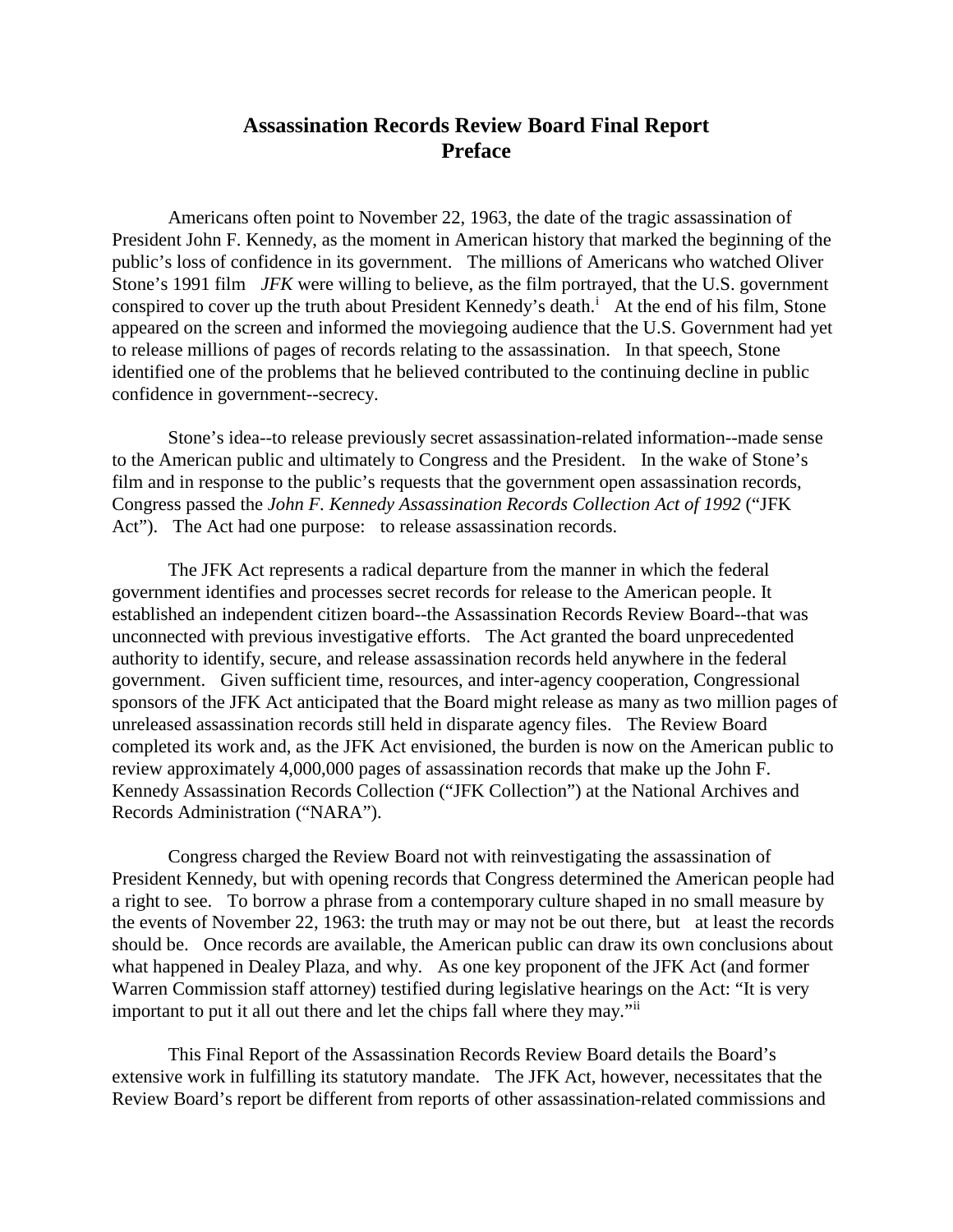committees. Previous assassination-related commissions and committees were established for the purpose of issuing final reports that would draw conclusions about the assassination. Congress did not, however, direct the Review Board to draw conclusions about the assassination, but to release assassination records so that the public could draw its own conclusions. Thus, this Final Report does not offer conclusions about what the assassination records released did or did not prove. Rather, it identifies records that the Board released and describes the processes and standards that the Board used to release them. The Board believes that its most substantial contribution has been to enhance, broaden, and deepen the historical record relating to the assassination. The Review Board recognizes that the public will ultimately judge the work of the Review Board on the substance of the records placed in the JFK Collection.

The first two chapters of the Report describe the Review Board and its establishment. Chapter one describes the context in which Congress passed the JFK Act and briefly introduces some of the records that Congress directed the Review Board to examine and release if appropriate. Chapter two describes how the JFK Act worked both to enable and to delay the Review Board's start-up. Chapter two also explains the Review Board's first challenge - defining the statutory term "assassination record"-- so that its search for records would be broad enough to ensure public confidence in the Board's work but narrow enough not to consume Board time and resources on unrelated documents.

Chapters three and four explain how the Review Board interacted with a very interested American public. Chapter three outlines the ways in which Review Board members and staff maintained contact with members of the public. Chapter four expands upon Chapter three because it describes the non-federal records that the Review Board received, in large part, due to its positive interactions with the public. Chapter four also describes the types of assassination records that the Review Board sought from state and local governments as well as foreign governments.

Chapters five through eight of the Report describe the heart of the Review Board's work -- the identification and release of federal records. Chapter five explains how the Review Board developed a review process that would ensure consistent review of an enormous volume of records. Chapter six describes in detail the standards that the Review Board established for the release or, in some cases, protection of federal records. Chapter seven lists the numerous requests for additional information and records that the Review Board made to federal agencies to ensure that it did not leave important stones unturned. Throughout its brief history, countless individuals and groups made requests of the Board for specific information. The Board had to respond to these by asking whether meeting these requests would yield additional documents. Chapter seven provides details about the cooperation, or lack thereof, that the Review Board received from each federal agency with which it dealt, outlining in detail the Review Board's "compliance program."

The last part of this report consists of the Review Board members' conclusions and their recommendations to the President, to Congress, and to existing and future federal agencies. The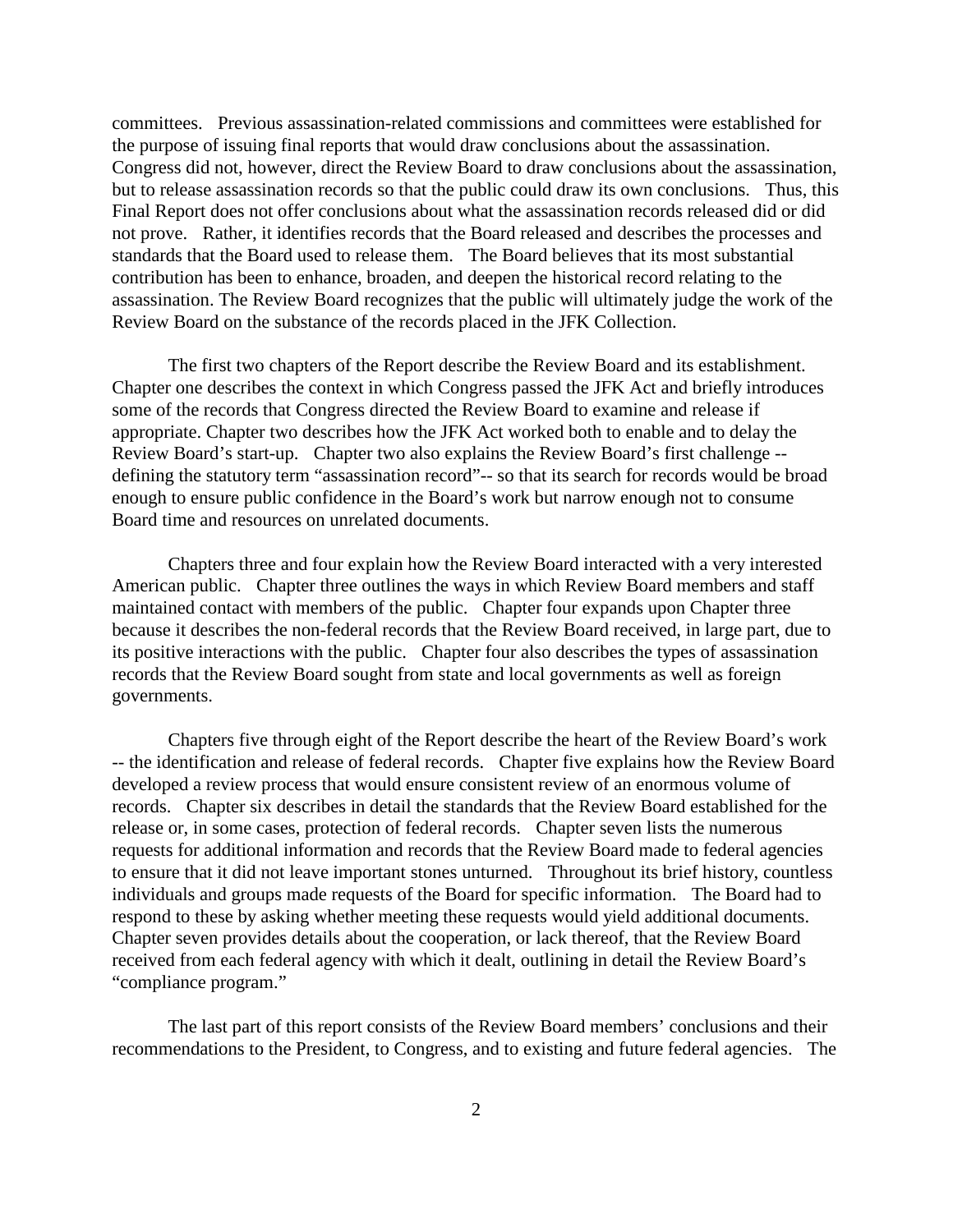Board recognizes that for decades to come the federal government will continue to face the challenge of finding the most efficient way to declassify its records, an activity this Board believes is essential to maintaining our freedom. Although the problems caused by government secrecy are magnified in the context of the assassination of a President in which there is great public interest, these problems are indeed present throughout the federal government. The remedies for excessive secrecy can be universally applied with positive results.